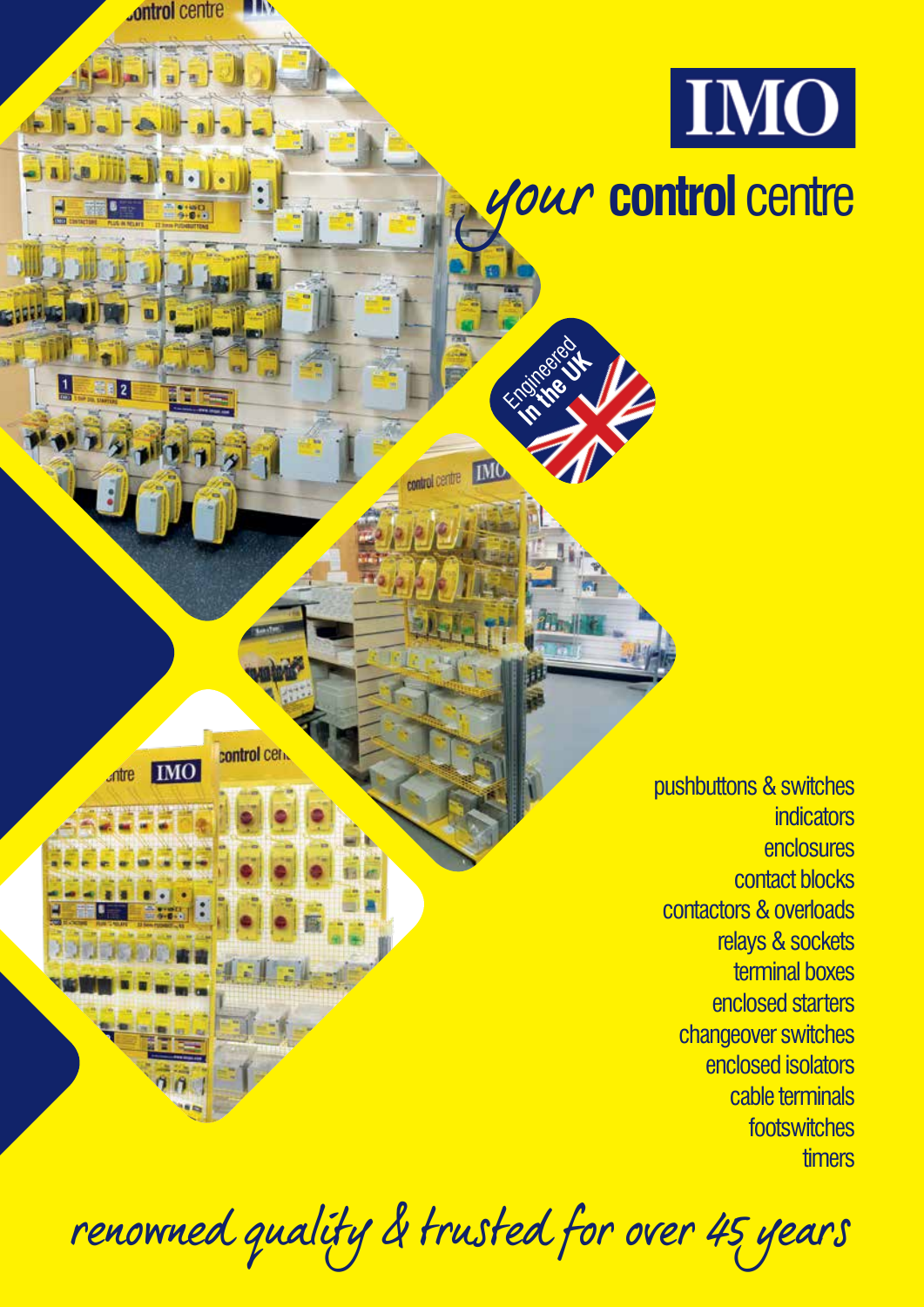# your **control** centre

# **Renowned quality & trusted... since 1972!**

When you are buying Industrial Controls for your or your customer's application, knowing that you are buying a quality product, constructed from the finest materials and with a heritage of reliability, should give you plenty of peace of mind. Our quality assured manufacturing sites ensure IMO products are always recognised as the standard by which others are gauged. We are so confident of our offering that we back it up with unique warranty periods of up to 5 years, and the raft of international approvals means that customers specifiying IMO products can do so with the knowledge and security that they are making a no compromise selection.

# **Our success is your success...**

Our customers' competitive challenges are of paramount importance to our own success so we work tirelessly to help our customers differentiate their product, improve their service offering and grow their market share. Our approach has allowed us to enjoy long-term relationships with some of the largest blue-chip companies in the world and to help tomorrow's success stories on their journey to prominence.

IMO products have been specified in OEM products for years, in application of every size. Here are some of the well-known companies that use IMO products:





# **Unrivalled service, professionally delivered!**

your **www.imopc.com**

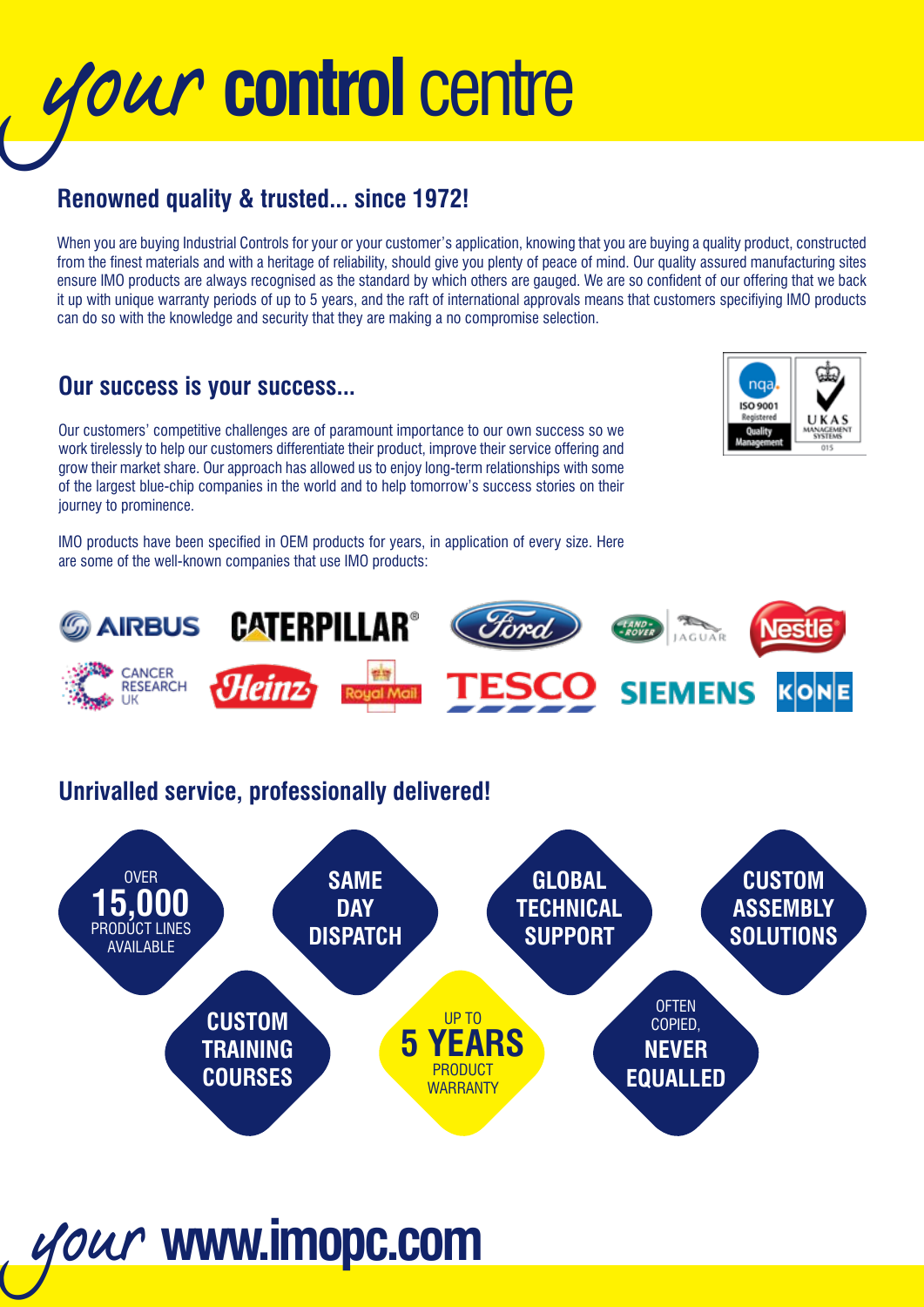### **IP65 Pushbuttons Ø22.5mm**

Contact Rating @ 240V AC, Black Bezel 10A Resistive (AC1), 6A (AC15)

| <b>Model</b> | <b>Description</b>                                                        |
|--------------|---------------------------------------------------------------------------|
| <b>PB01C</b> | <b>Black Pushbutton</b>                                                   |
| <b>PR02C</b> | <b>Green Pushbutton</b>                                                   |
| <b>PR03C</b> | <b>Red Pushbutton</b>                                                     |
| <b>PR04C</b> | 2 Position Rotary Knob 120°                                               |
| <b>PR05C</b> | 3 Position Rotary Knob 60°                                                |
| <b>PR06C</b> | <b>Panel Accessory Kit</b><br>Panel Collar with 1 NO + 1 NC Contact Block |
| <b>PR07C</b> | E-Stop Button Pull to Release 40mm                                        |
| <b>PR08C</b> | E-Stop Button Key Release 40mm                                            |
| <b>PR09C</b> | Red Mushroom Stop Button (non-latching) 40mm                              |
| <b>PR10C</b> | 2 Position Key Switch 60°                                                 |
| <b>PR11C</b> | 3 Position Key Switch 60°                                                 |
| <b>PR13C</b> | E-Stop Button Twist to Release 40mm "O" Marking                           |
| <b>PR14C</b> | Complete E-Stop Station Pull to Release $1NO + 1NC$                       |
| <b>PR15C</b> | Complete E-Stop Station Twist to Release $1NO + 1NC$                      |
| <b>PR17C</b> | Complete Palm/Foot E-Stop Station Twist to Release 2NC                    |
| <b>PR19C</b> | E-Stop Shroud 40mm Yellow                                                 |
| <b>PB20C</b> | <b>Emergency Stop Disc Label</b>                                          |
| <b>PB21C</b> | <b>Tightening Spanner Tool</b>                                            |
| <b>PR40C</b> | <b>Pushbutton Double Head Green/Red</b>                                   |
|              |                                                                           |





# **Contactors**

3 & 4 Pole

| 3 Pole NO (Normally Open) Contactors |                 |            |                                              |  |  |  |
|--------------------------------------|-----------------|------------|----------------------------------------------|--|--|--|
| <b>Model</b>                         | AC <sub>1</sub> | AC3        | <b>Description</b>                           |  |  |  |
| CR01C                                | 25A             | 10A        | 240VAC Coil 1 NO Aux. Contact                |  |  |  |
| CR02C                                | 25A             | 10A        | 415VAC Coil 1 NO Aux. Contact                |  |  |  |
| CR03C                                | 32A             | 18A        | 240VAC Coil 1 NO Aux. Contact                |  |  |  |
| CR04C                                | 32A             | <b>18A</b> | 415VAC Coil 1 NO Aux. Contact                |  |  |  |
| CR07C                                | 50A             | 24A        | 240VAC Coil                                  |  |  |  |
| CR08C                                | 50A             | 24A        | 415VAC Coil                                  |  |  |  |
| CR09C                                | 80A             | 40A        | 240VAC Coil                                  |  |  |  |
| CR <sub>10</sub> C                   | 80A             | 40A        | 415VAC Coil                                  |  |  |  |
| <b>CR11C</b>                         | 110A            | 50A        | 240VAC Coil                                  |  |  |  |
| <b>CR12C</b>                         | 110A            | 50A        | 415VAC Coil                                  |  |  |  |
|                                      |                 |            | <b>4 Pole NO (Normally Open) Contactors</b>  |  |  |  |
| <b>CR06</b>                          | 25A             | 10A        | 240VAC Coil                                  |  |  |  |
| <b>CR32</b>                          | 32A             | 18A        | 240VAC Coil                                  |  |  |  |
| <b>CR33</b>                          | 45A             | 23A        | 240VAC Coil                                  |  |  |  |
| <b>CR34</b>                          | 80A             | 45A        | 240VAC Coil (Screw Fixing Mount Only)        |  |  |  |
| <b>CR35</b>                          | 100A            | 60A        | 240VAC Coil (Screw Fixing Mount Only)        |  |  |  |
|                                      |                 |            | <b>Other Voltages Available Upon Request</b> |  |  |  |
| <b>Auxilliary Contacts</b>           |                 |            |                                              |  |  |  |
| AC01C                                | <b>10A</b>      |            | 1 NC Aux. Contact (2 pcs)                    |  |  |  |

| renowned quality<br>and reliability |  |
|-------------------------------------|--|

### **IP65 Indicators**

### Ø22.5mm

| <b>Model</b> | <b>Description</b>            |
|--------------|-------------------------------|
| PL04C        | <b>Red Pilot Light 230VAC</b> |
| <b>PL05C</b> | Green Pilot Light 230VAC      |
| PL06C        | Red Pilot Light 24VAC/DC      |
| <b>PL07C</b> | Green Pilot Light 24VAC/DC    |





### **IP65 Pushbutton Enclosures**

For One, Two and Three Buttons

| <b>Model</b> | <b>Description</b>                        |
|--------------|-------------------------------------------|
| EN01C        | <b>Single Button Enclosure</b>            |
| EN02C        | Single Button Enclosure with Yellow Cover |
| <b>FNO3C</b> | Double Button Enclosure                   |
| EN04C        | <b>Triple Button Enclosure</b>            |





### **Contact Blocks**

For Use With Pushbutton Enclosures, Contact Rating @ 240VAC 10A Resistive (AC1), 6A (AC15)

| <b>Model</b> | <b>Description</b>                       |
|--------------|------------------------------------------|
|              | <b>CT01C</b> Contact Block 1 NO $+$ 1 NC |
|              | <b>CT02C</b> Contact Block 2 NO          |
|              | <b>CT03C</b> Contact Block 2 NC          |



# **Modular Contactors**

|  |  |  | For Heating & Lighting Use |  |  |  |  |
|--|--|--|----------------------------|--|--|--|--|

**AC02C** 10A

| <b>Model</b> | <b>Description</b>                       |
|--------------|------------------------------------------|
| CR40C        | Modular Contactor 20A 2 Pole NO 230VAC   |
| CR47C        | Modular Contactor 20A 2 Pole NC 230VAC   |
| <b>CR48C</b> | Modular Contactor 20A 2 Pole NO 24VAC    |
| <b>CR46C</b> | Modular Contactor 25A 2 Pole NO 230VAC   |
| <b>CR41C</b> | Modular Contactor 25A 4 Pole NO 230VAC   |
| <b>CR49C</b> | Modular Contactor 25A 4 Pole NC 230VAC   |
| <b>CR50C</b> | Modular Contactor 25A 4 Pole NO 24VAC/DC |
| CR44C        | Modular Contactor 40A 2 Pole NO 230VAC   |
| <b>CR42C</b> | Modular Contactor 40A 4 Pole NO 230VAC   |
| CR45C        | Modular Contactor 63A 2 Pole NO 230VAC   |
| CR43C        | Modular Contactor 63A 4 Pole NO 230VAC   |

- 1 NO Aux. Contact (2 pcs)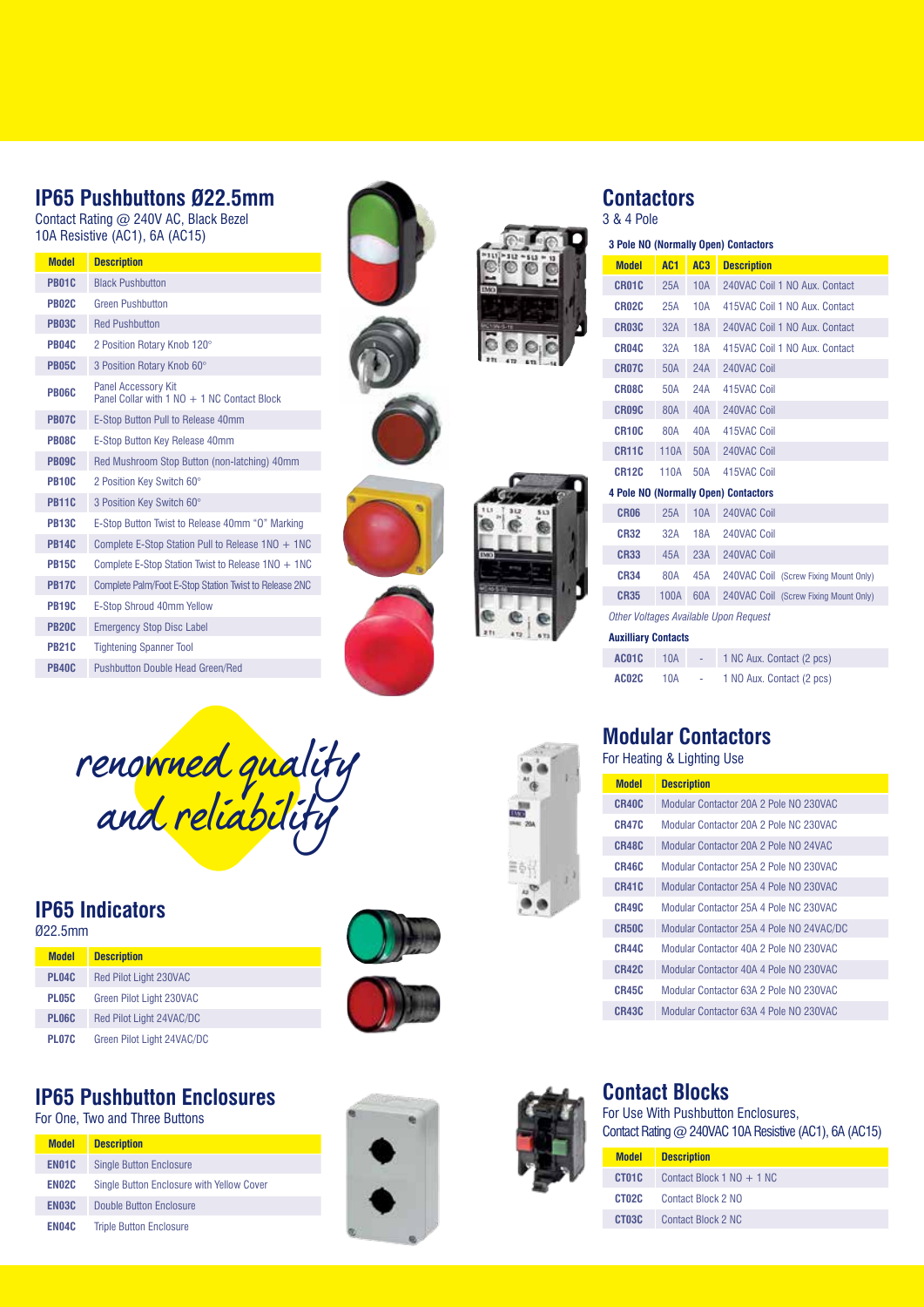

# **Relays**

### 2/3/4 Pole Changeover Output

| <b>Model</b> | <b>Poles</b>   | <b>Rating</b> | <b>Description</b>  |  |
|--------------|----------------|---------------|---------------------|--|
| <b>RL01C</b> | $\overline{2}$ | 10A           | 8 Pin 240VAC Relay  |  |
| <b>RL02C</b> | 3              | 10A           | 11 Pin 240VAC Relay |  |
| <b>RL03C</b> | $\overline{2}$ | <b>10A</b>    | 8 Pin 110VAC Relay  |  |
| <b>RL04C</b> | 3              | 10A           | 11 Pin 110VAC Relay |  |
| <b>RL05C</b> | $\overline{2}$ | 10A           | 8 Pin 24VAC Relay   |  |
| <b>RL06C</b> | $\overline{2}$ | 10A           | 8 Pin 24VDC Relay   |  |
| <b>RL07C</b> | 3              | <b>10A</b>    | 11 Pin 24VAC Relay  |  |
| <b>RL08C</b> | 3              | 10A           | 11 Pin 24VDC Relay  |  |
| <b>RL09C</b> | $\overline{2}$ | 10A           | 8 Pin 12VDC Relay   |  |
| <b>RL10C</b> | 3              | 10A           | 11 Pin 12VDC Relay  |  |
| <b>RL11C</b> | $\overline{4}$ | 5A            | 14 Pin 240VAC Relay |  |
| <b>RL12C</b> | 4              | 5A            | 14 Pin 24VDC Relay  |  |
| <b>RL13C</b> | $\overline{4}$ | 5A            | 14 Pin 110VAC Relay |  |
| <b>RL14C</b> | 4              | 5A            | 14 Pin 24VAC Relay  |  |
| <b>RL15C</b> | $\overline{4}$ | 5A            | 14 Pin 12VDC Relay  |  |
| <b>RL16C</b> | $\overline{2}$ | 10A           | 8 Pin 12VAC Relay   |  |
| <b>RL17C</b> | 3              | 10A           | 11 Pin 12VAC Relay  |  |
|              |                |               |                     |  |

### **Sockets**

20Amp

For 8, 11 & 14 Pin Relays

| <b>Model</b> | <b>Description</b>         |
|--------------|----------------------------|
| <b>BA01C</b> | 8 Pin Base for DPCO Relay  |
| <b>BA02C</b> | 11 Pin Base for 3PCO Relay |
| <b>BA03C</b> | 14 Pin Base for 4PCO Relay |

**IP65 Enclosed Switches**



### **Enclosed Starters**

Direct On-line & Star/Delta

| <b>Model</b>       | <b>Description</b>                                   |
|--------------------|------------------------------------------------------|
|                    | <b>Plastic Enclosure IP65, 20mm Entry, Pre-wired</b> |
| SR <sub>01</sub> D | 4kW DOL Starter 240VAC Coil                          |
| SR <sub>02</sub> D | 4kW DOL Starter 415VAC Coil                          |
| SR03D              | 7.5kW DOL Starter 240VAC Coil                        |
| SR <sub>04</sub> D | 7.5kW DOL Starter 415VAC Coil                        |
|                    | See below for matching overloads                     |

**Overloads**

To Suit Contactors Or Starters

| <b>Model</b> | <b>Description</b>                  | <b>DOL</b><br><b>Rating</b> | <b>Star/Delta</b><br><b>Rating</b> |
|--------------|-------------------------------------|-----------------------------|------------------------------------|
| <b>OL01D</b> | <b>Overload Manual Reset</b>        | 0.6A-0.9A                   |                                    |
| <b>OL02D</b> | Overload Manual Reset               | 0.8A-1.2A                   |                                    |
| <b>OL03D</b> | Overload Manual Reset               | 1.2A-1.8A                   |                                    |
| <b>OL04D</b> | Overload Manual Reset               | 1.8A-2.7A                   |                                    |
| <b>OL05D</b> | <b>Overload Manual Reset</b>        | $2.7A - 4.0A$               |                                    |
| 01.06D       | Overload Manual Reset               | 4 0A-6 0A                   | 7.0A-10.5A                         |
| <b>OL07D</b> | <b>Overload Manual Reset</b>        | 6.0A-9.0A                   | 10.5A-15.5A                        |
| OL08D        | <b>Overload Manual Reset</b>        | 8.0A-11.0A                  | 14 0A-19 0A                        |
| <b>OL09D</b> | <b>Overload Manual Reset</b>        | 10 0A-14 0A                 | 18.0A-24.0A                        |
| <b>OL10D</b> | Overload Manual Reset               | 13.0A-18.0A                 | 23.0A-31.0A                        |
|              | More ratings available upon request |                             |                                    |



### **Contactor / Relay Enclosure**

**Model Description EN05C** IP65 Enclosure 89x180x101mm with DIN Rail



Other voltages available





**Model Description FT01C** Shrouded 1NO + 1NC





*...*



1 Pole Changeover 10A Relay Output

| <b>Model</b>       | <b>Description</b>                        |
|--------------------|-------------------------------------------|
| <b>TM34C</b>       | DIN Rail Mountable Timer 24-250VAC/DC     |
|                    | <b>Multi-Function Timer Features:-</b>    |
| A On Delay         |                                           |
| <b>B</b> Off Delay |                                           |
|                    | <b>C</b> On Delay with Control Input      |
|                    | D Off Delay with Control Input            |
|                    | <b>E</b> Rising Edge Triggered Off Delay  |
|                    | <b>F</b> Falling Edge Triggered Off Delay |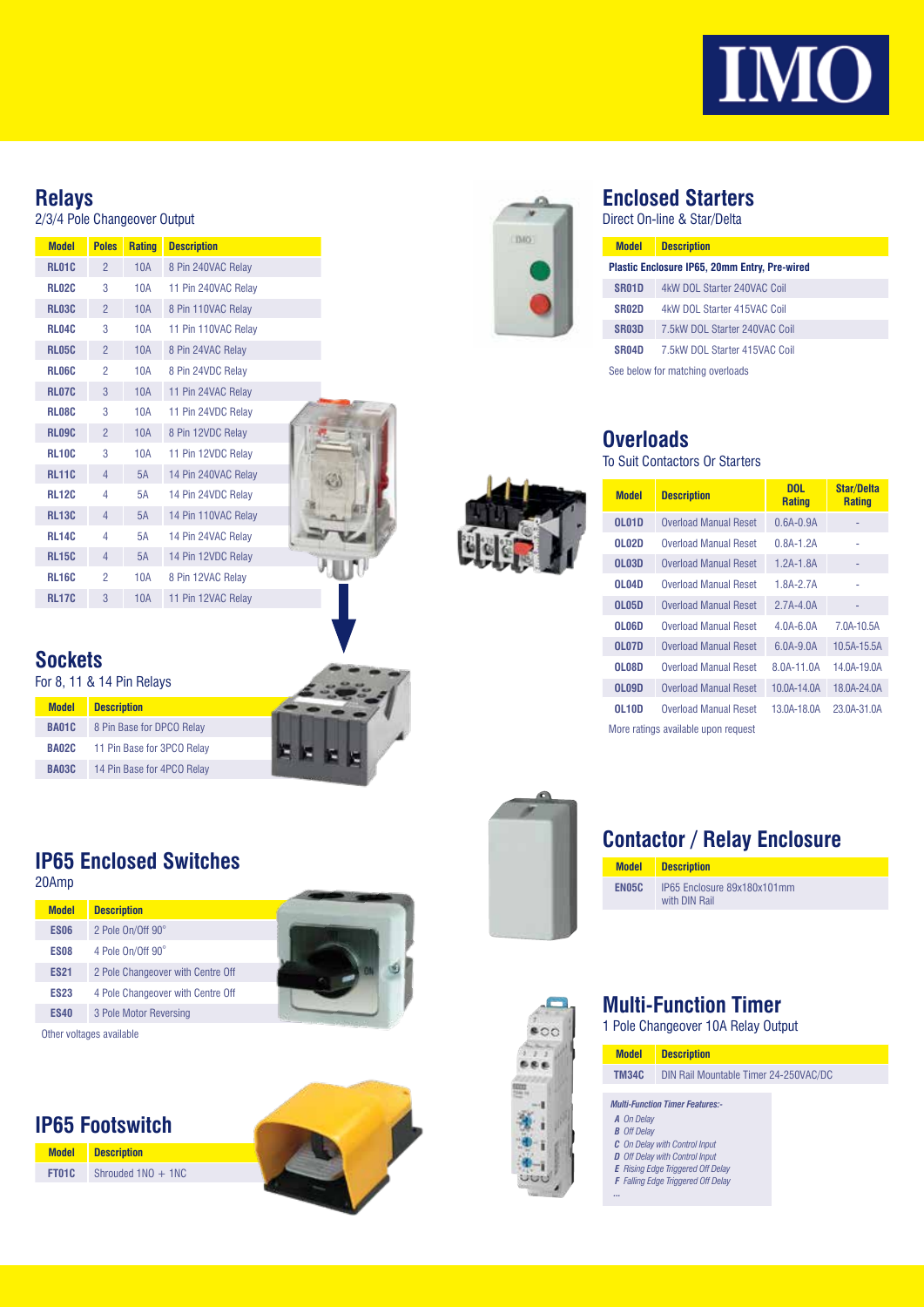

# **IP65 Enclosured Isolators**

3, 4, 6 & 8 Pole

| <b>Model</b>  | <b>Description</b>                                 |
|---------------|----------------------------------------------------|
| <b>IS01C</b>  | 20 Amp 3 Pole inc. 4x M20 Glands                   |
| <b>IS02C</b>  | 20 Amp 4 Pole inc. 4x M20 Glands                   |
| <b>ISO2CL</b> | 20 Amp 4 Pole (Large Enclosure) inc. 4x M20 Glands |
| <b>IS03C</b>  | 25 Amp 3 Pole inc. 4x M20 Glands                   |
| <b>IS04C</b>  | 25 Amp 4 Pole inc. 4x M20 Glands                   |
| <b>IS11C</b>  | 32 Amp 3 Pole inc. 4x M20 Glands                   |
| <b>IS12C</b>  | 32 Amp 4 Pole inc. 4x M20 Glands                   |
| IS12CL        | 32 Amp 4 Pole (Large Enclosure) inc. 4x M20 Glands |
| <b>IS05C</b>  | 40 Amp 3 Pole inc. 4x M25 Glands                   |
| <b>IS06C</b>  | 40 Amp 4 Pole inc. 4x M25 Glands                   |
| IS06CL        | 40 Amp 4 Pole (Large Enclosure) inc. 4x M25 Glands |
| <b>IS07C</b>  | 63 Amp 3 Pole                                      |
| <b>IS08C</b>  | 63 Amp 4 Pole                                      |
| <b>IS09C</b>  | <b>IMO</b><br>80 Amp 3 Pole                        |
| <b>IS10C</b>  | 80 Amp 4 Pole                                      |
| <b>IS13C</b>  | 100 Amp 3 Pole                                     |
| <b>IS14C</b>  | 100 Amp 4 Pole                                     |
| <b>IS15C</b>  | 125 Amp 3 Pole                                     |
| <b>IS16C</b>  | 125 Amp 4 Pole                                     |
| <b>IS620</b>  | 20 Amp 6 Pole                                      |
| <b>IS820</b>  | 20 Amp 8 Pole                                      |
| <b>IS625</b>  | 25 Amp 6 Pole<br>ню                                |
| <b>IS825</b>  | 25 Amp 8 Pole                                      |
| <b>IS632</b>  | 32 Amp 6 Pole                                      |
| <b>IS832</b>  | 32 Amp 8 Pole                                      |
| <b>IS640</b>  | 40 Amp 6 Pole                                      |
| <b>IS840</b>  | 40 Amp 8 Pole                                      |
| <b>IS663</b>  | 63 Amp 6 Pole                                      |
| <b>IS863</b>  | 63 Amp 8 Pole                                      |
| <b>IS680</b>  | 80 Amp 6 Pole                                      |
| <b>IS880</b>  | 80 Amp 8 Pole                                      |
| <b>ISA11</b>  | Aux. Contact Side Mount (1NO + 1NC)                |
|               |                                                    |

## **Changeover Switches**

|  |  |  |  |  | 3 & 4 Pole, IP65 |  |
|--|--|--|--|--|------------------|--|
|--|--|--|--|--|------------------|--|

| 0 0 1 1 0 10 1 11 0 0 |                              | <b>Links</b> |
|-----------------------|------------------------------|--------------|
| <b>Model</b>          | <b>Description</b>           |              |
| <b>CO320</b>          | 20A 3 Pole Changeover Switch |              |
| <b>CO420</b>          | 20A 4 Pole Changeover Switch |              |
| <b>CO325</b>          | 25A 3 Pole Changeover Switch |              |
| C0425                 | 25A 4 Pole Changeover Switch |              |
| C <sub>0332</sub>     | 32A 3 Pole Changeover Switch |              |
| C0432                 | 32A 4 Pole Changeover Switch |              |
| C0340                 | 40A 3 Pole Changeover Switch |              |
| <b>CO440</b>          | 40A 4 Pole Changeover Switch |              |
| C <sub>0363</sub>     | 63A 3 Pole Changeover Switch |              |
| C0463                 | 63A 4 Pole Changeover Switch |              |







## **IP66 Enclosures**

Complete with DIN Rail

| <b>Model</b> | <b>Description</b>                               |
|--------------|--------------------------------------------------|
| <b>EN11C</b> | Enclosure + DIN-Rail (75x125x75mm)               |
| <b>EN12C</b> | Enclosure + $DIN-Rail$ (125x125x75mm)            |
| <b>EN13C</b> | Enclosure + $DIN-Rail$ (125x125x100mm)           |
| <b>EN14C</b> | Enclosure + $DIN-Rail$ (125x175x75mm)            |
| <b>EN15C</b> | Enclosure + $DIN-Rail$ (125x175x100mm)           |
| <b>EN16C</b> | Enclosure + $DIN-Rail$ (125x175x125mm)           |
| <b>EN17C</b> | Enclosure + $DIN-Rail$ (175x175x100mm)           |
| <b>EN18C</b> | Enclosure + $DIN-Rail$ (175x175x125mm)           |
| <b>EN19C</b> | Enclosure + $DIN-Rail$ (175x175x150mm)           |
| <b>EN20C</b> | Enclosure + $DIN-Rail$ (175x250x100mm)           |
| <b>EN21C</b> | Enclosure + $DIN-Rail$ (175x250x150mm)           |
| <b>EN23C</b> | Clear Lid Enclosure + DIN-Rail (125x125x75mm)    |
| <b>EN24C</b> | Clear Lid Enclosure $+$ DIN-Rail (125x175x100mm) |
| <b>EN25C</b> | Clear Lid Enclosure $+$ DIN-Rail (125x175x150mm) |

## **IP65/55 Terminal Boxes**

| <b>Model</b> | <b>Description</b>                                                              |
|--------------|---------------------------------------------------------------------------------|
| <b>TR20C</b> | Enclosure $c/w$ 5x4mm DIN Terminals $+$ 1x4mm<br>Earth Terminals & End Stop 30A |
| <b>TR30C</b> | 88x88x53mm Enclosure c/w 5x2.5mm Terminals 20A                                  |
| <b>TB31C</b> | 98x98x61mm Enclosure c/w 5x4mm Terminals 25A                                    |
| <b>TR32C</b> | 119x139x70mm Enclosure c/w 5x6mm Terminals 32A                                  |
| <b>TR33C</b> | 125x167x82mm Enclosure c/w 5x10mm Terminals 50A                                 |

## **DIN Terminals**

For mounting on TS35 (35mm) DIN Rail

| <b>Model</b> | <b>Description</b>                                                                                                                                          |
|--------------|-------------------------------------------------------------------------------------------------------------------------------------------------------------|
| <b>TR01C</b> | $10x$ 2 5mm Terminals $+10x$ Markers                                                                                                                        |
| <b>TR02C</b> | $10x$ 4mm Terminals $+10x$ Markers                                                                                                                          |
| <b>TR03C</b> | $5x$ 10mm Terminals $+$ 10x Markers                                                                                                                         |
| <b>TR04C</b> | $3x$ 16mm Terminals + $3x$ End Plates + 10x Markers                                                                                                         |
| <b>TB05C</b> | $2x$ 35mm Terminals $+10x$ Markers                                                                                                                          |
| <b>TB06C</b> | DIN Terminal Accessory Kit - 2x End Plates (2.5-<br>10mm). 2x End Brackets. 2x Partition. 2x 4mm Earth<br>Terminals, 1x 4mm Neutral Terminals & 10x Markers |
| <b>TB07C</b> | $3x$ Fuse Holders $+3x$ Fnd Plates                                                                                                                          |
| <b>TR08C</b> | 5x 4mm Blue Neutral Terminals                                                                                                                               |
| <b>TR09C</b> | 5x 4mm Green/Yellow Earth Terminals                                                                                                                         |
| <b>TR10C</b> | 3x 16mm Green/Yellow Earth Terminals                                                                                                                        |
| <b>TR11</b>  | 2.5mm Terminals (Box of 100)                                                                                                                                |
| <b>TR12</b>  | 4mm Terminals (Box of 100)                                                                                                                                  |
| <b>TR13</b>  | 10mm Terminals (Box of 100)                                                                                                                                 |
| <b>TR14</b>  | 16mm Terminals (Box of 100)                                                                                                                                 |
| <b>TR15C</b> | 1x 70mm Terminal                                                                                                                                            |
| <b>TR17</b>  | 4mm Earth Terminals (Box of 50)                                                                                                                             |
| <b>TR19</b>  | End Brackets (Box of 100)                                                                                                                                   |
| <b>DR01C</b> | 1m Length of 35x7.5mm Slotted DIN Rail                                                                                                                      |